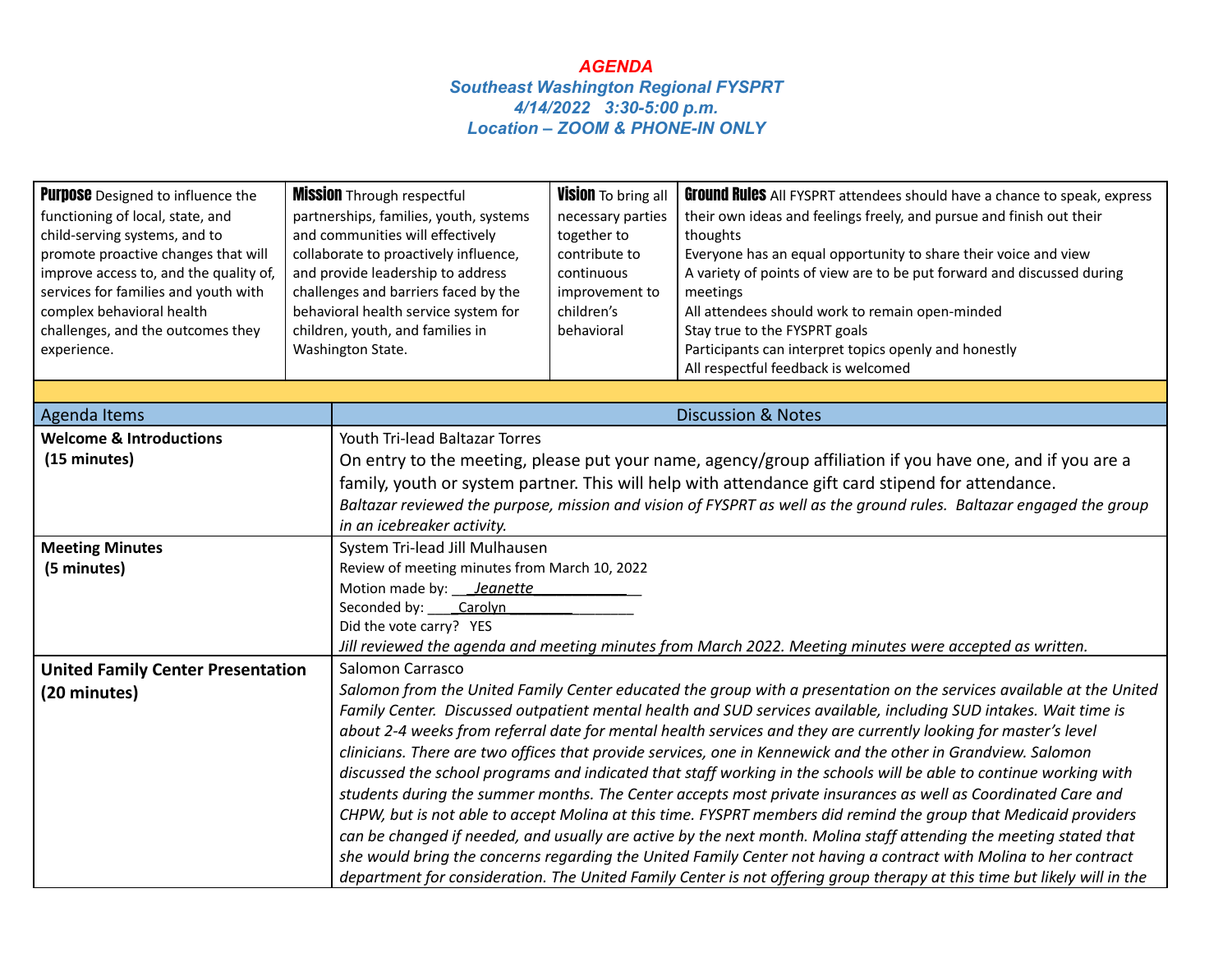|                                   | future. Much of the staff at the United Family Center is bilingual. There is not a prescriber at the facility yet, but I are |  |  |  |
|-----------------------------------|------------------------------------------------------------------------------------------------------------------------------|--|--|--|
|                                   | looking to hire one in the future.                                                                                           |  |  |  |
| <b>Question/Answer Session</b>    | <b>Baltazar Torres Youth Tri-Lead</b>                                                                                        |  |  |  |
| (15 minutes)                      | <b>FYSPRT</b> members                                                                                                        |  |  |  |
|                                   | FYSPRT members were given the opportunity to ask more detailed questions regarding services available at the United          |  |  |  |
|                                   | Family Center. Salomon shared several open positions at the agency at this time.                                             |  |  |  |
| <b>Youth/Family Stipend Form</b>  | Meredith Piehowski                                                                                                           |  |  |  |
| (5 minutes)                       | A new stipend form was reviewed with the group. Those youth and families who attend are being asked to complete              |  |  |  |
|                                   | the form and return it to meredithp@gcbh.org so it can be used to maintain correct contact information as well as to         |  |  |  |
|                                   | provide tracking for attendance gift cards.                                                                                  |  |  |  |
| WISe data presentation next month | Meredith Piehowski                                                                                                           |  |  |  |
| (5 minutes)                       | Meredith discussed changes that are being made across some FYSPRTs regarding reviewing WISe data. There has                  |  |  |  |
|                                   | been discussion of having WISe providers share more recent data, issues and concerns such as wait times and                  |  |  |  |
|                                   | appointment availability in meetings in place of the semi-annual review of the WISe data that had been taking place.         |  |  |  |
|                                   | Meredith provided some suggestions regarding the type of data that would be useful for the FYSPRT to discuss. The            |  |  |  |
|                                   | main data the group was concerned about were wait times, the need for services, and how often those in WISe are              |  |  |  |
|                                   | being seen. Meredith will send out an email to the WISe providers to ask them to share some of this information with         |  |  |  |
|                                   | the FYSPRT. Carolyn Cox stated that SPARK attends WISe Collaborative meetings across the state, however, their group         |  |  |  |
|                                   | is not invited to the Greater Columbia region Collaborative. The group discussed concerns with this. Carolyn reports         |  |  |  |
|                                   | that other Collaboratives she attends provide excellent information regarding the WISe providers, services, wait times       |  |  |  |
|                                   | and data. Discussed the lack of transparency and difficulty with some agencies working with each other to provide            |  |  |  |
|                                   | services when there is a wait time. Discussed that Meredith has requested to join our Collaborative and has not gotten       |  |  |  |
|                                   | a response. It was agreed that this conversation should be continued and that follow-up is needed on attendance at           |  |  |  |
|                                   | these meetings. There were no WISe providers in this month's meeting. It was discussed that due to our large regional        |  |  |  |
|                                   | area and that all WISe providers are not able to attend these meetings, that attending the WISe Collaborative could          |  |  |  |
|                                   | potentially be very beneficial for the FYPSRT.                                                                               |  |  |  |
| <b>Roundtable Discussion</b>      | All members, include any updates/information on Mental Health Awareness Month in May                                         |  |  |  |
| (20 minutes)                      | Carolyn Cox, SPARK - New JR classes will be starting up soon, they will be collaborating with DCYF and DOC. There will       |  |  |  |
|                                   | be 2 classes this summer to include classes directed towards the Bi-Pop community. There will also be spanish                |  |  |  |
|                                   | speaking classes available. SPARK will be a part of the Peer Pathways Conference and involved in Youth Peer Coaching         |  |  |  |
|                                   | Cindy Adams, OMBUDS - Cindy reports that current OMBUDS services will be discontinued on September 30th. There is            |  |  |  |
|                                   | an RFP out, there is no information on who will be taking over running that program.                                         |  |  |  |
|                                   | Salomon, United Family Center - United Family Center is looking for Master's Level Clinicians in their school based          |  |  |  |
|                                   | programs.                                                                                                                    |  |  |  |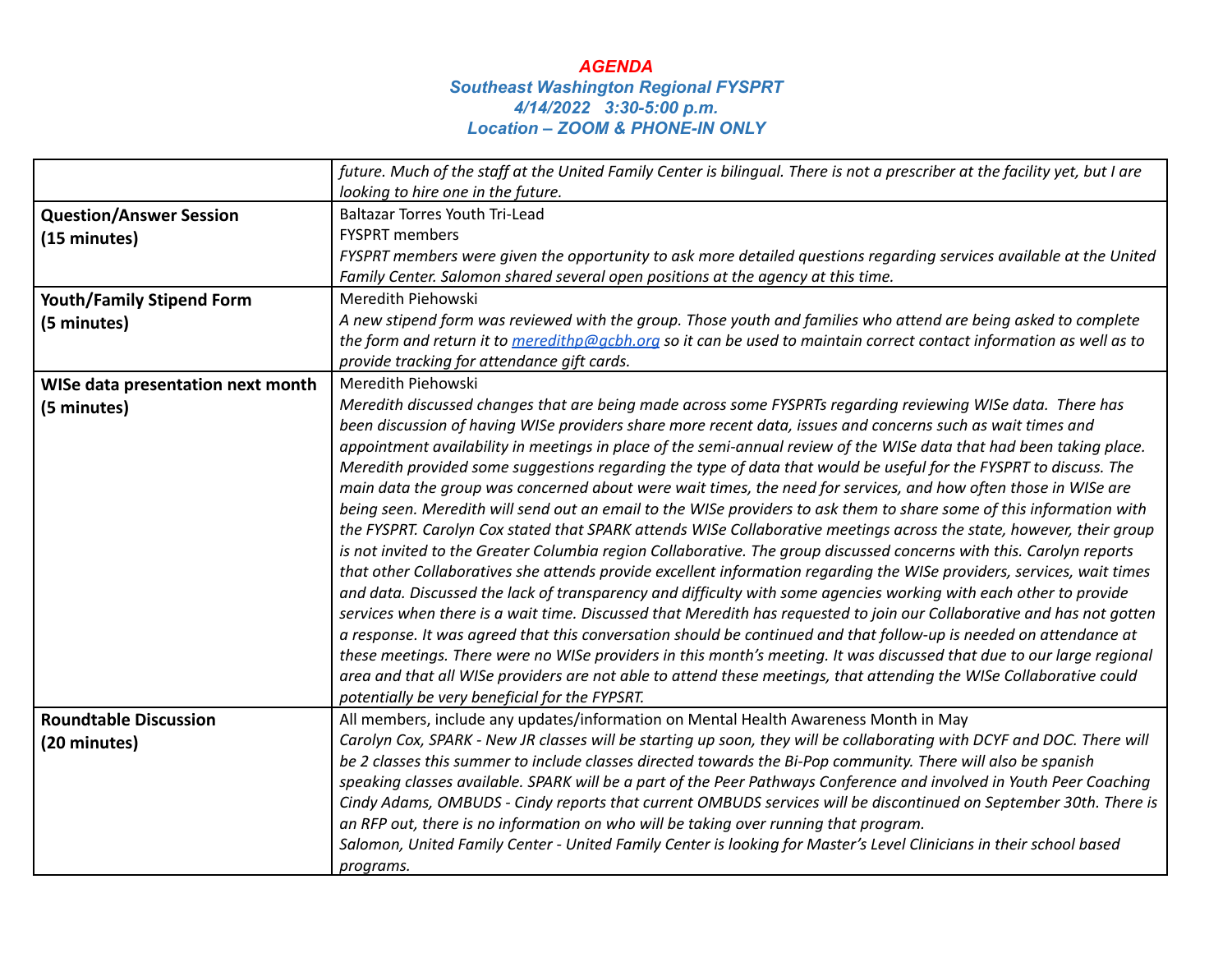|                                             | Liz Lee, Juvenile Justice - Reminded the group that the provider and number for Crisis Services in Benton and Franklin                            |  |  |  |
|---------------------------------------------|---------------------------------------------------------------------------------------------------------------------------------------------------|--|--|--|
|                                             | County has changed. Will send a flyer to FYSPRT Convener to email out on the distribution list.                                                   |  |  |  |
|                                             | Take Back Day is Saturday April 30 <sup>th</sup> at the KPD from 10am-2pm                                                                         |  |  |  |
| <b>Upcoming Event(s)</b>                    | Say It Out Loud Conference will be Thursday May 26, 2022 (Virtual), registration in March                                                         |  |  |  |
| (5 minutes)                                 | May is Mental Health Awareness Month                                                                                                              |  |  |  |
|                                             | Reviewed upcoming events for the month of May.                                                                                                    |  |  |  |
|                                             |                                                                                                                                                   |  |  |  |
| <b>Closing Announcements and Evaluation</b> | <b>Jill Mulhausen</b>                                                                                                                             |  |  |  |
| (5 minutes)                                 | Your FYSPRT meeting evaluation is available at this link: https://www.surveymonkey.com/r/8Q3HXMD                                                  |  |  |  |
|                                             | Or scan QR code below to access on your mobile device:                                                                                            |  |  |  |
|                                             |                                                                                                                                                   |  |  |  |
|                                             | Please know your evaluations are an important part of improving FYSPRT, are included in FYSPRT reports to the State,<br>and are much appreciated! |  |  |  |
|                                             | For all Youth and Family Partners, please put your contact info in the chat so I can reach out about gift cards for<br><i>attendance</i>          |  |  |  |
|                                             | Jill and Meredith encouraged members to complete the survey as it is a way to see how well the FYSPRT is meeting the                              |  |  |  |
|                                             | needs in the community as well as an important part of the Quarterly Report that is submitted to the State.                                       |  |  |  |
| Regional FYSPRT meeting dates               | May 12, 2022 - Mental Health Awareness Month, WISe data discussion                                                                                |  |  |  |
|                                             | June 9, 2022 - Juvenile Justice presentation by Liz Lee                                                                                           |  |  |  |
|                                             | July 14, 2022                                                                                                                                     |  |  |  |
|                                             |                                                                                                                                                   |  |  |  |